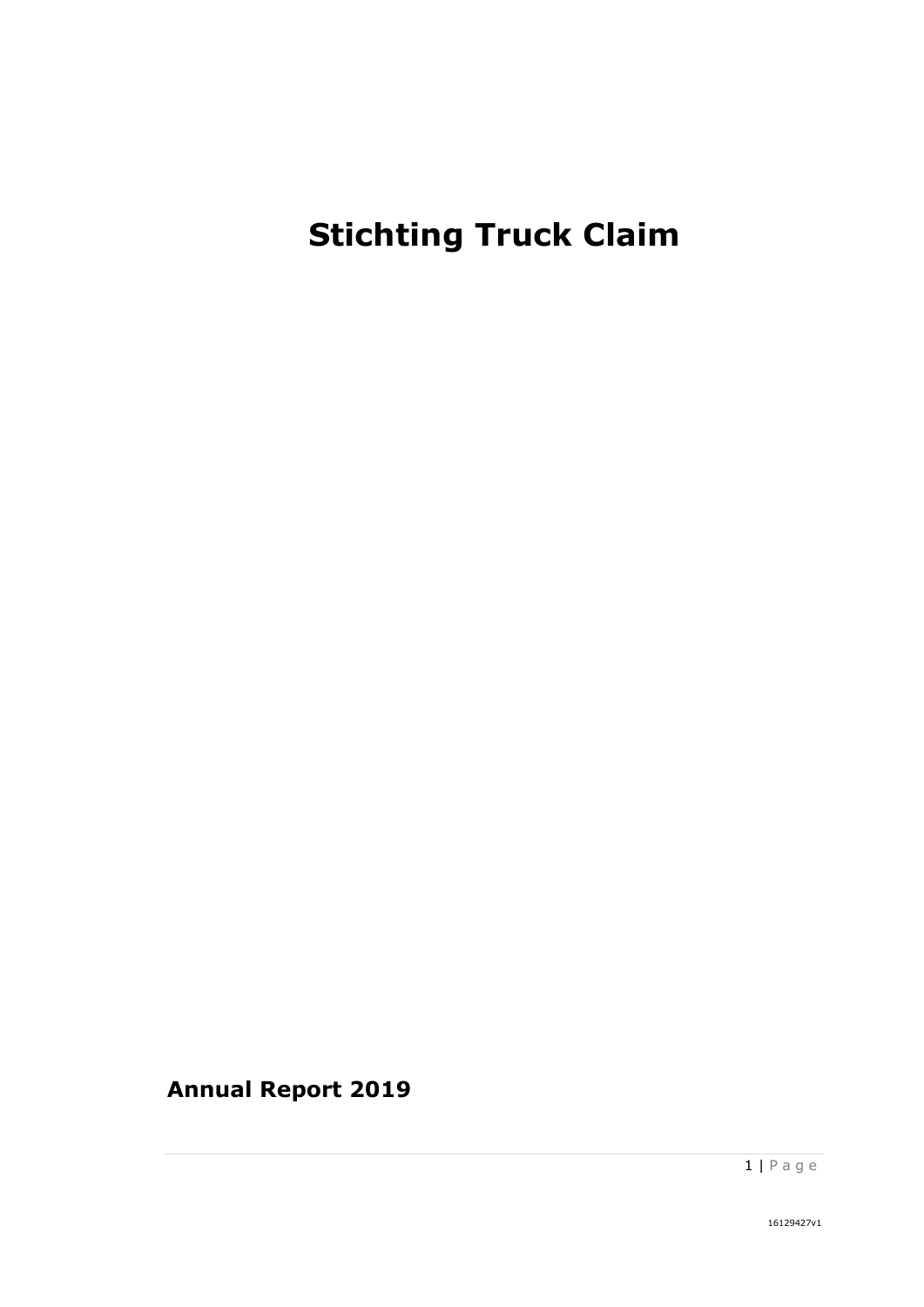# **Table of Contents**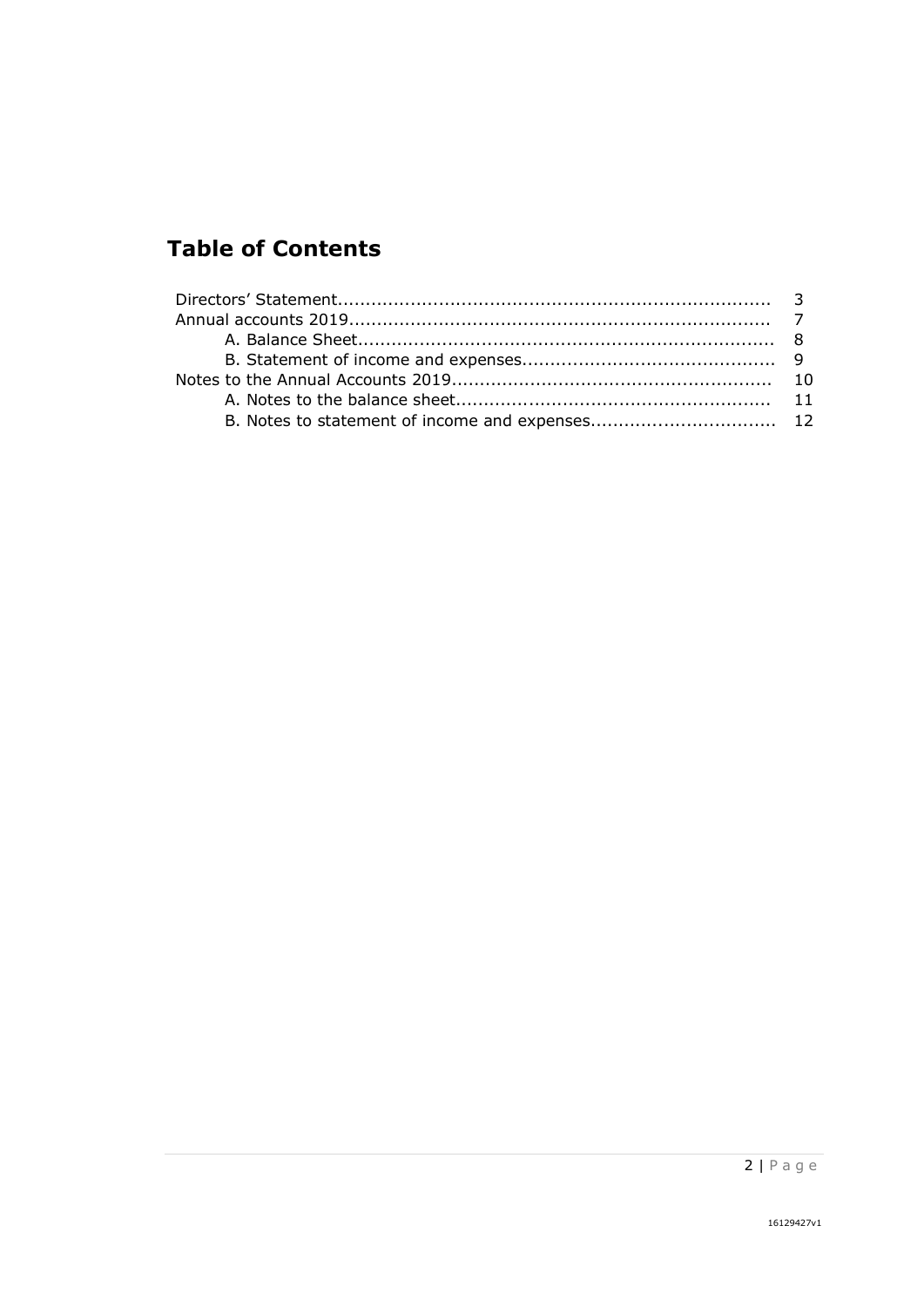### **Directors' Statement**

#### *Mission*

Stichting Truck Claim is a non-profit Dutch foundation with its registered seat in Rotterdam, the Netherlands.

#### *Representation*

The foundation represents the interests of professional users, being transport companies that have bought or leased one or more trucks or truck combinations in the period 1997-2011, and have paid too much for the purchase or lease of these trucks or truck combinations, and are not engaged in any civil proceedings against one or more truck manufacturers in connection with the cartel.

#### *Objective and approach*

The foundation was incorporated on 1 December 2016 to recoup the damages that have been incurred by trucking companies as a result of the truck cartel. The foundation intends to obtain redress for these affected companies from the truck manufacturers in two ways:

- Settlement The objectives of the foundation are drafted in light of the primary goal of concluding a fair and reasonable solution for all involved parties by means of reaching a collective settlement.
- Litigation If (one or multiple) truck manufacturer(s) would not be willing to pursue an out of court solution the Dutch legal system enables the foundation to litigate on the merits of the case in the Netherlands.

By virtue of its articles of association the foundation is allowed to collect claims of affected companies and subsequently file one or more lawsuits in order to obtain redress for these companies.

#### *Governance*

#### *Management Board*

The foundation is governed and represented by the management board. The management board is responsible for the strategy, financial policy and day-to-day business of the foundation. In 2019, the management board consisted of Mr Cornelis den Ouden. The foundation is currently looking for opportunities to further expand the management board.

#### *Supervisory Board*

The articles of the foundation allow the possibility to install a supervisory board to supervise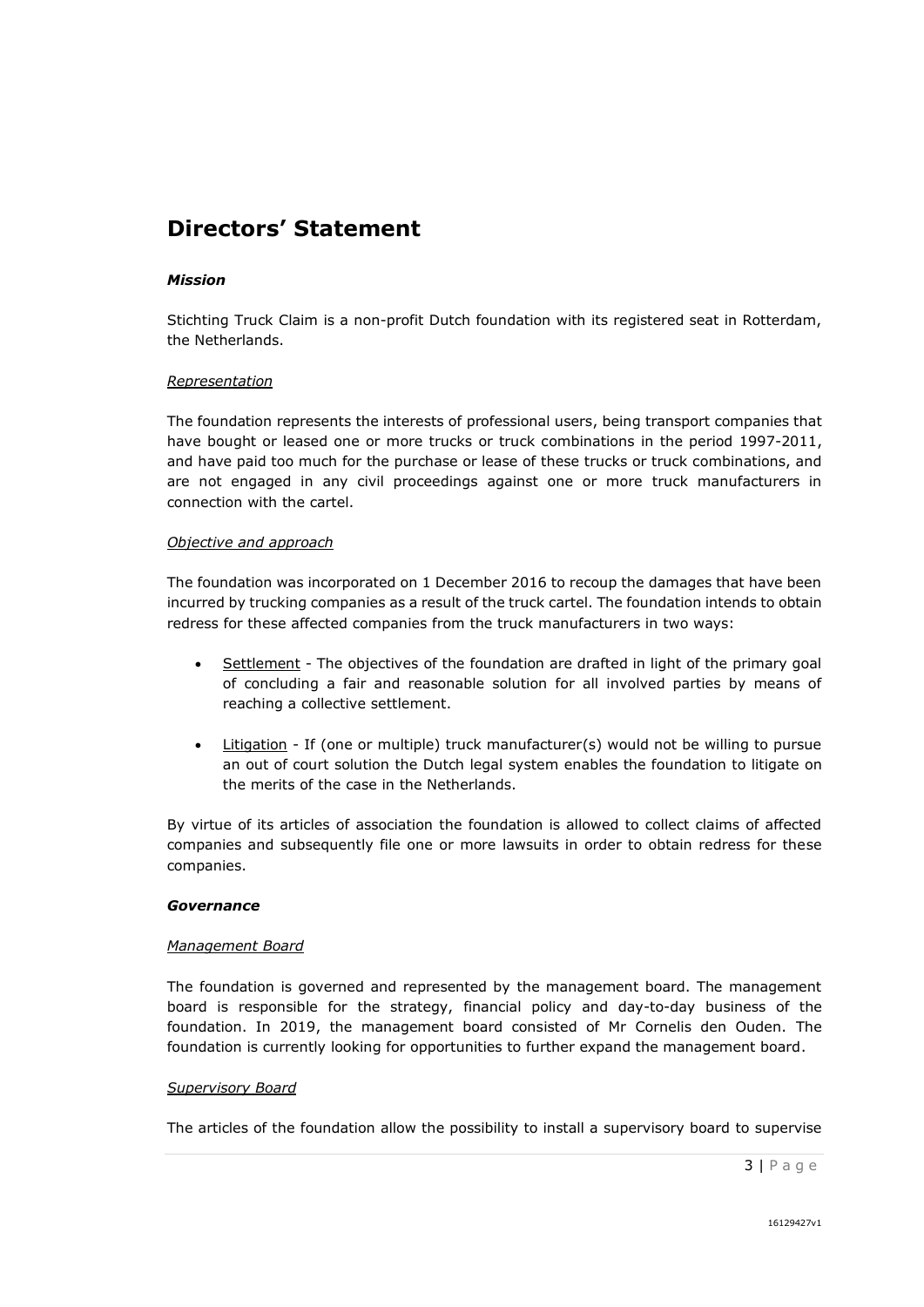the foundation's management board and the general course of affairs and business of the foundation. The foundation expects to install a supervisory board in the first half of 2020.

#### *Case Background*

On 19 July 2016, the European Commission (EC) found that MAN, Volvo/Renault, Daimler, Iveco, and DAF breached EU Antitrust rules. On 27 September 2017 the EC issued a press release informing that it had also concluded that Scania participated in the cartel.

The truck manufacturers were involved in prohibited collusion on truck pricing and on passing on the costs of compliance with stricter emission rules for a period of about 14 years. The five truck manufacturers (and subsidiaries) listed in the decision acknowledged their liability for the cartel and reached a settlement with the EC. Scania chose not to cooperate with the EC during the investigation, but was fined in a later stage. Volkswagen's MAN escaped a fine since they applied for leniency and revealed the existence of the cartel.

#### *The EC decision*

The EC found that the anticompetitive behavior of the truck manufacturers was related to (at least):

- coordinating prices at "gross list" level for medium (6-16 tons) and heavy (>16 tons) trucks in the EEA;
- the timing for the introduction of emission technologies for medium and heavy trucks to comply with the increasingly strict European emissions standards (from Euro III through to the currently applicable Euro VI); and
- the passing on to customers of the costs for the emissions technologies required to comply with the increasingly strict European emissions standards (from Euro III through to the currently applicable Euro VI).

#### *Scope and period*

The infringement covered the entire European Economic Area (EEA), including the UK, and lasted about 14 years - roughly from 1997 until January 2011 - when the EC carried out unannounced inspections of the firms.

#### *Affected companies*

The truck cartel has affected a significant number of haulers operating in Europe, together with companies which have their own fleets. These are businesses which purchased medium and heavy duty trucks from MAN, Volvo/Renault, Daimler, Iveco and/or DAF between 17 January 1997 and 20 September 2010 (MAN) /18 January 2011 (others). It is clear from a EC press release of 17 September 2017 that Scania also participated in the cartel.

By virtue of its articles of association, the foundation represents the interests of all the affected companies.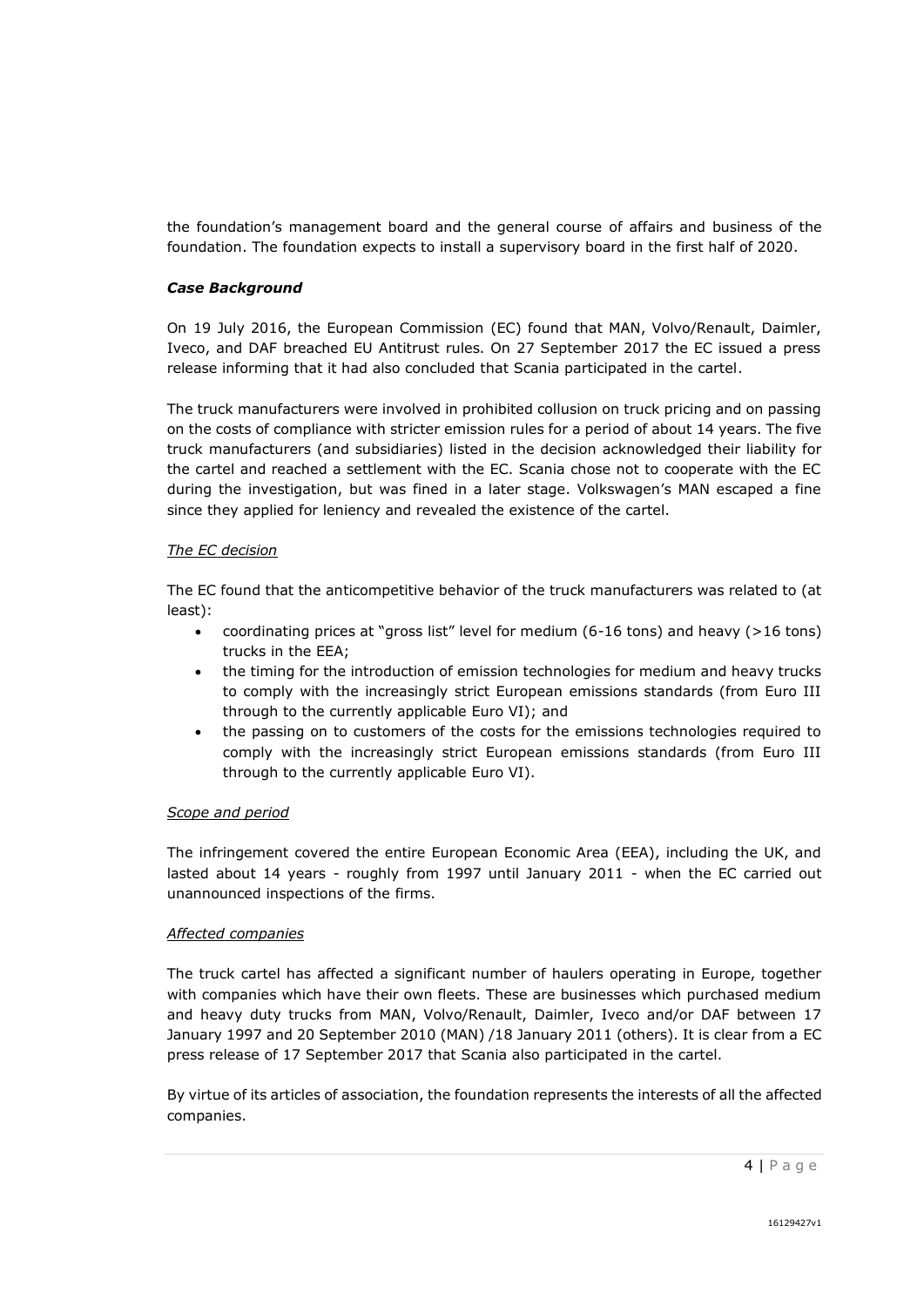#### *Actions of the foundation during the year 2019*

The year 2019 has been the third financial year since the incorporation of the foundation on 1 December 2016.

#### *Book building*

Since its incorporation, the foundation has built a portfolio of affected companies in multiple European jurisdictions, thereby focusing on SME companies. This multi-jurisdiction approach allows the foundation to bundle damage claims and data relating to the same infringement.

The terms and conditions of the participation are laid down in a Participation Agreement.

#### *Legal partners*

The foundation has concluded partnerships with organizations from local jurisdictions to help the foundation with (the collection of) claims in the start-up phase. Partners of the foundation provide multiple services, such as:

- rendering general advice and expertise to the foundation with respect to relevant aspects of law within the partner's jurisdiction;
- operating as a local contact for local victims, other relevant interest groups and the media;
- securing active support of victims that become a participant in the foundation; and
- promoting of the Foundation and its efforts within the certain jurisdiction.

#### *Litigation on the merits*

The foundation has invited the truck manufacturers to discuss a reasonable out of court solution in the interest of its participants. This has not resulted in a settlement offer.

Consequently, the foundation bundled multiple claims from various jurisdictions and filed a joint lawsuit on behalf of its participants before the Amsterdam Court. Legal proceedings will be conducted on a power of attorney basis, so that participants remain owner of their claims.

The writ of summons was issued in July 2019. On 18 December 2019, the foundation submitted the writ of summons on behalf of its participants with the Amsterdam Court.

An organizational hearing was requested in the writ of summons in order to determine the further course of the proceedings and to make some practical arrangements between the parties (i.e. filing of documents and exhibits, terms for submissions, etc.).

After discussion with the defendants, the Amsterdam Court has set a date for an organizational hearing. The hearing will take place at 12 March 2020.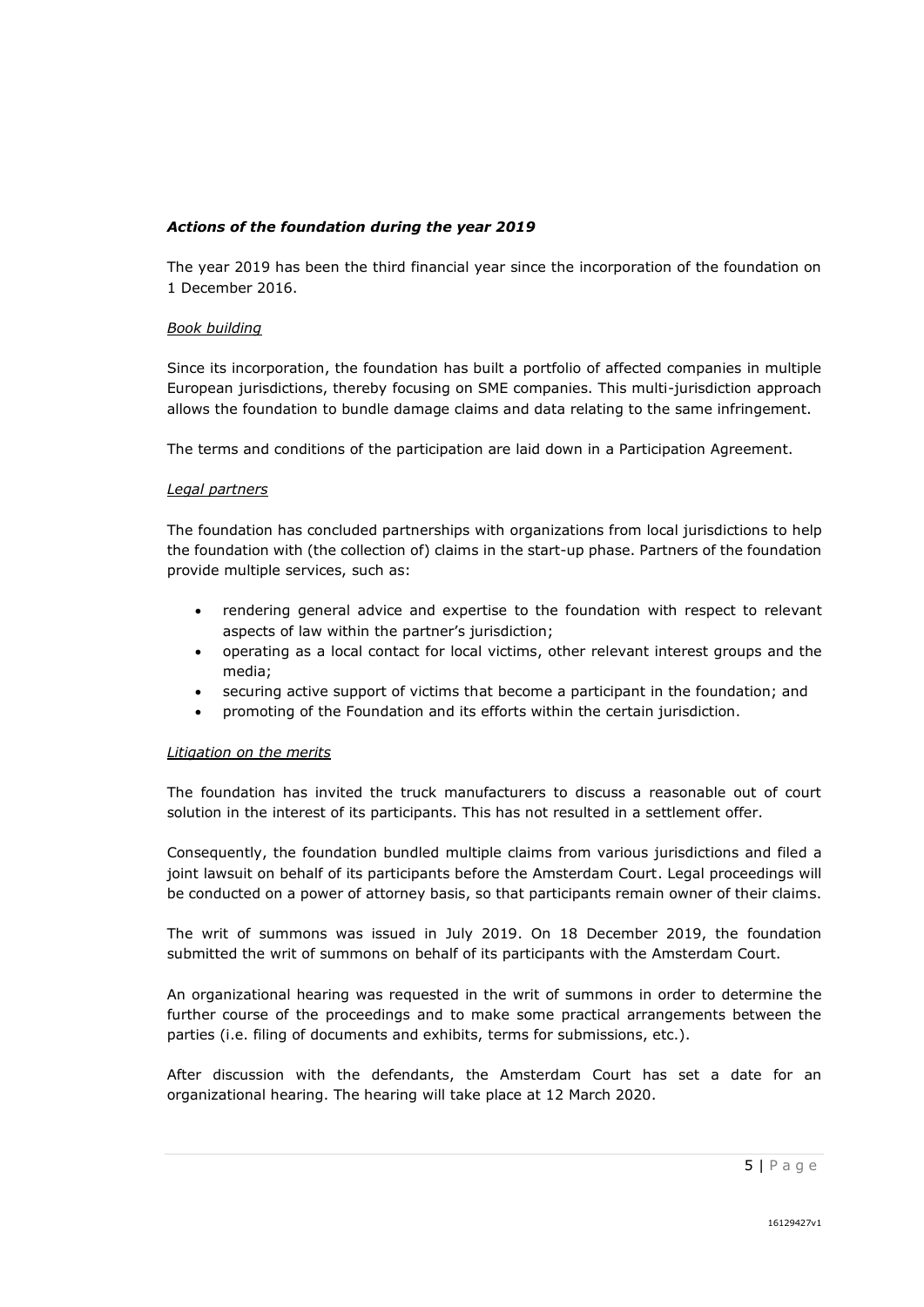#### *Selection economic expert*

The foundation has organized a private tender and selected an economic expert that will be calculating the overcharge for trucking companies that participate in the initiative of the foundation.

The economic experts issued an economic report that will serve as a basis for the participants' claims in the aforementioned litigation.

#### *Financials*

The foundation follows a strict "no-cure-no-pay" arrangement with its participants. Participants can join the foundation completely free of charge. All costs (including legal costs) will be borne by the foundation, for which it has obtained external funding. In return, the foundation deducts a certain percentage of the settlement amount (if aggrieved companies settle their claim via the foundation) or from the compensation amount that has been obtained in court (in case of successful litigation on the merits). This is 20% of the compensation amount after successfully litigating individual claims and 15% of the settlement amount after a voluntarily settlement.

The foundation is initially funded by private net-worth individuals. The foundation obtained additional funding by a professional third party funder in April 2019.

The foundation has regularly corresponded with the tax authorities regarding its tax obligations. So far the tax authorities concluded that the foundation is able to deduct VAT.

#### *Meetings*

The management board, the legal counsel and the financiers of the foundation regularly consulted each other via email, phone and have held physical meetings. The conversations and messages focused on the foundation's strategy, the governance, the financial affairs of the foundation, and the general course of affairs around the truck cartel case.

#### *Information and communication*

The foundation has developed an international platform where participants can simply register and upload the necessary data.

The claim platform is assessable for participants through the website of the Foundation: www.truckclaim.org. The claim platform provides a structured and safe way to information that is needed to fully register with the foundation. The trucking companies on their end will be able to monitor the registration process from their personal account.

The webpage is particularly focused on the international market and allows an easy registration for trucking companies.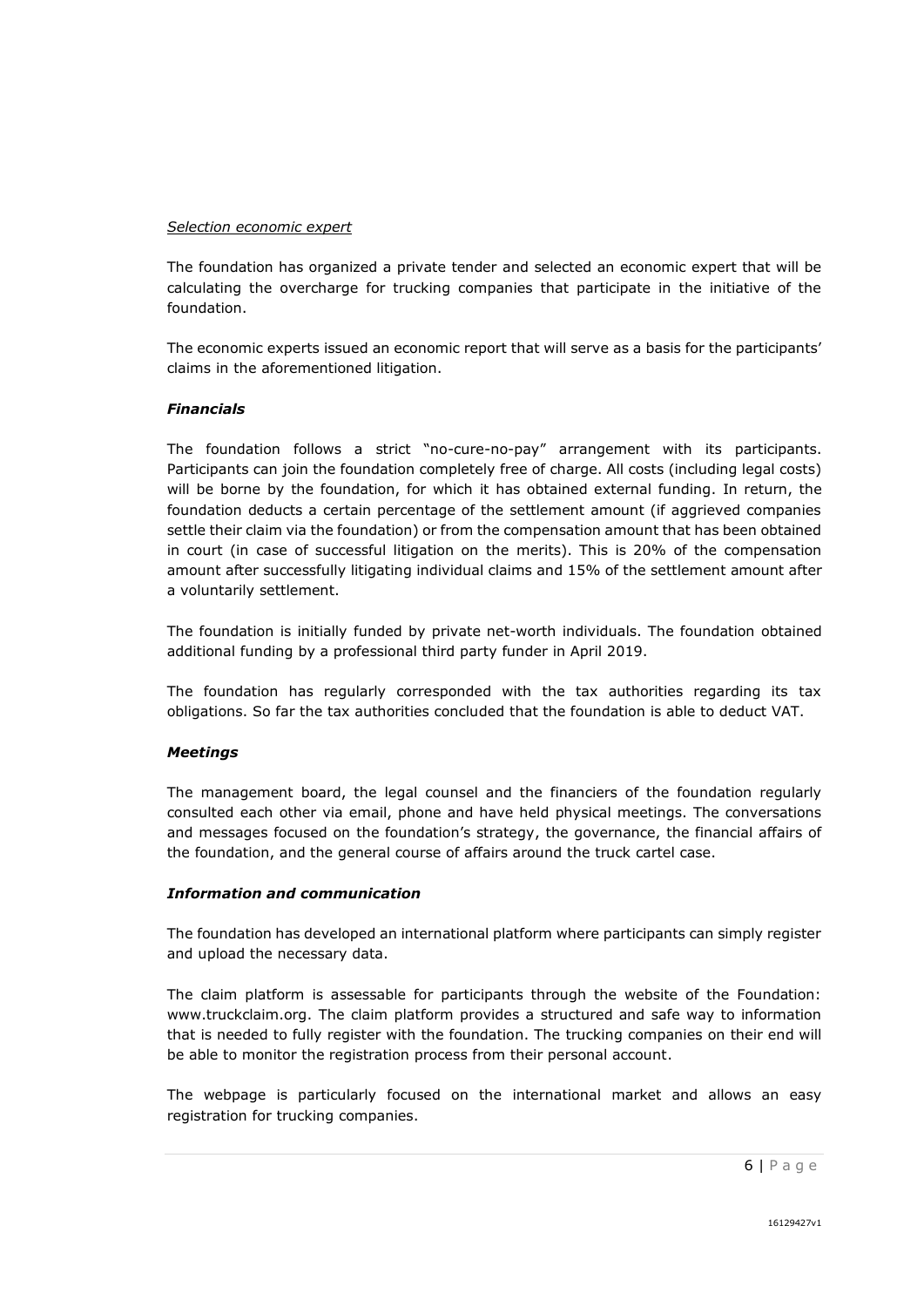**Annual Accounts 2019**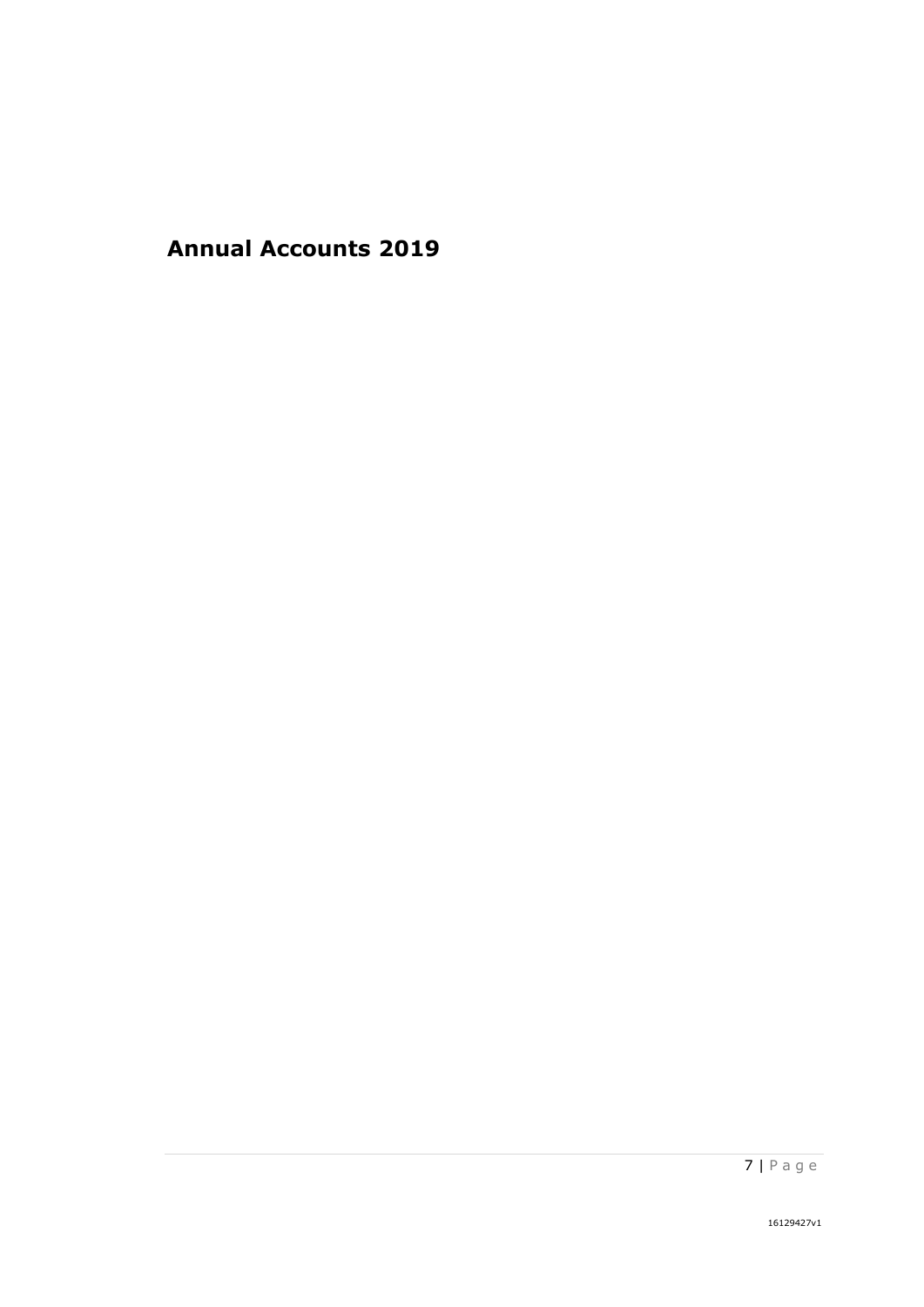# **A. Balance Sheet**

|                                          |   | 31.12.2019 |   | 31.12.2018 |
|------------------------------------------|---|------------|---|------------|
| <b>FIXED ASSETS</b>                      |   |            |   |            |
| Intangible fixed assets                  |   | --         |   |            |
| Tangible fixed assets                    |   |            |   |            |
|                                          |   |            |   |            |
| <b>CURRENT ASSETS</b>                    |   |            |   |            |
| Inventories                              |   |            |   |            |
| Receivables                              | € | 242,011    | € | 46,671     |
| Cash and bank balances                   | € | 83,678     | € | 161,551    |
|                                          |   |            |   |            |
| <b>CURRENT LIABILITIES</b>               |   |            |   |            |
| Creditors                                | € | 153,822 €  |   | 80,180     |
| <b>Accrued liabilities</b>               | € | 50,737     | € | 84,200     |
|                                          |   |            |   |            |
| Current assets minus current liabilities | € | 121,130    | € | 43,842     |
|                                          |   |            |   |            |
| Assets minus current liabilities         | € | 121,130    | € | 43,842     |
|                                          |   |            |   |            |
| <b>EQUITY</b>                            | € | 121,130    | € | 43,842     |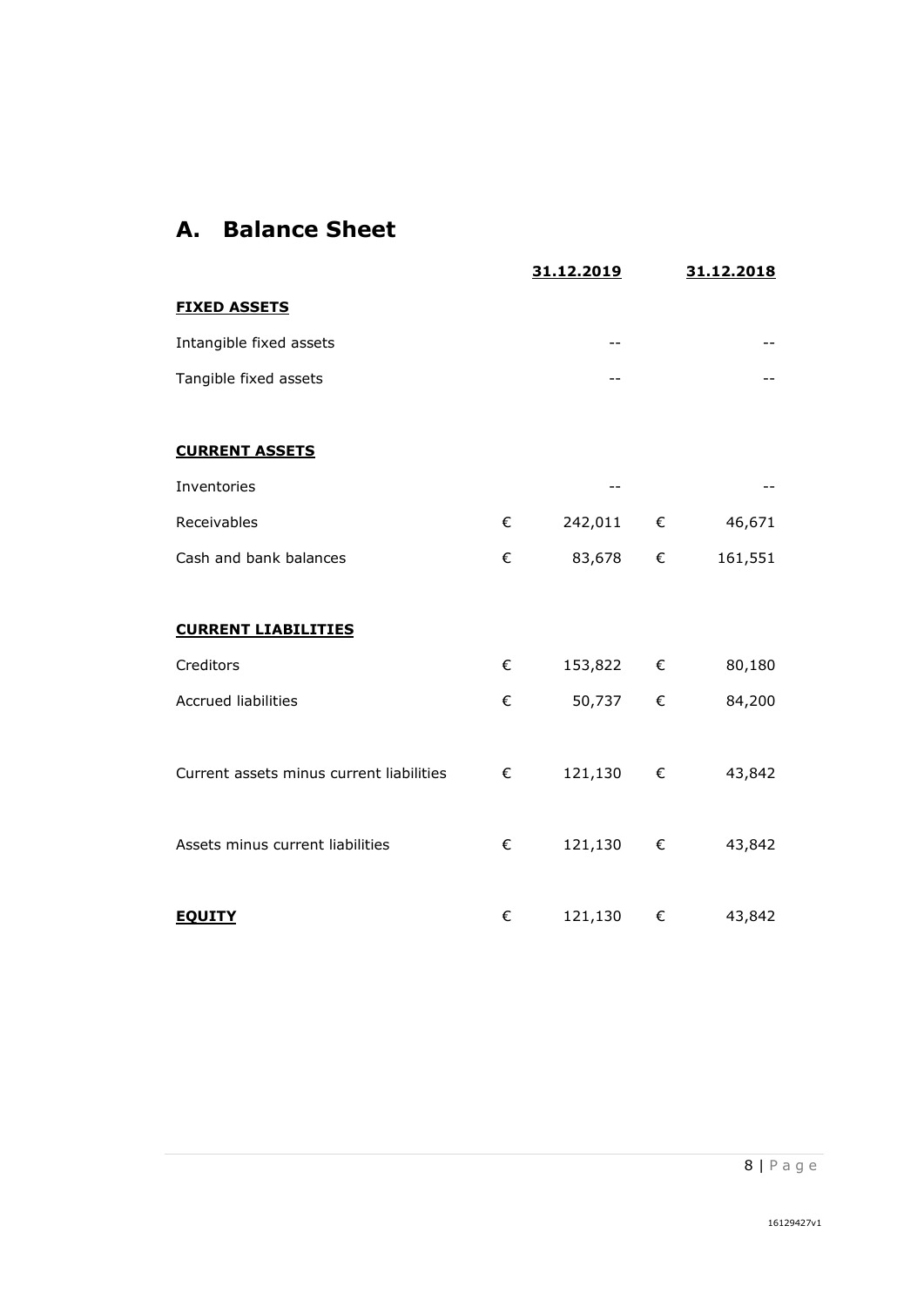# **B. Statement of Income and Expenses**

|                              |            | 2019              |   | 2018                               |
|------------------------------|------------|-------------------|---|------------------------------------|
| <b>INCOME</b>                |            |                   |   |                                    |
| Third Party Funding          | €          | $0 \qquad \qquad$ | € | $\pmb{0}$                          |
|                              |            |                   |   |                                    |
| <b>Total</b>                 | €          | $\mathbf 0$       | € | $\mathbf 0$                        |
|                              |            |                   |   |                                    |
| <b>EXPENSES</b>              |            |                   |   |                                    |
| Legal & Notary               | €          | 301,868           |   | 108,764                            |
| Management/Remuneration Fees | €          | 12,013 €          |   | 8,838                              |
| Other                        | €          | 141,054 €         |   | 155,864                            |
|                              |            |                   |   |                                    |
| Total                        | €          | 454,935 €         |   | 273,466                            |
|                              |            |                   |   |                                    |
| <b>Operating Income</b>      | $\epsilon$ |                   |   | $(454,935)$ $\epsilon$ $(273,466)$ |
|                              |            |                   |   |                                    |
| <b>Non-operating Income</b>  | €          | $\mathbf 0$       | € | $\mathbf 0$                        |
|                              |            |                   |   |                                    |
| <b>Net result</b>            | €          |                   |   | $(454, 935)$ $\epsilon$ (273.466)  |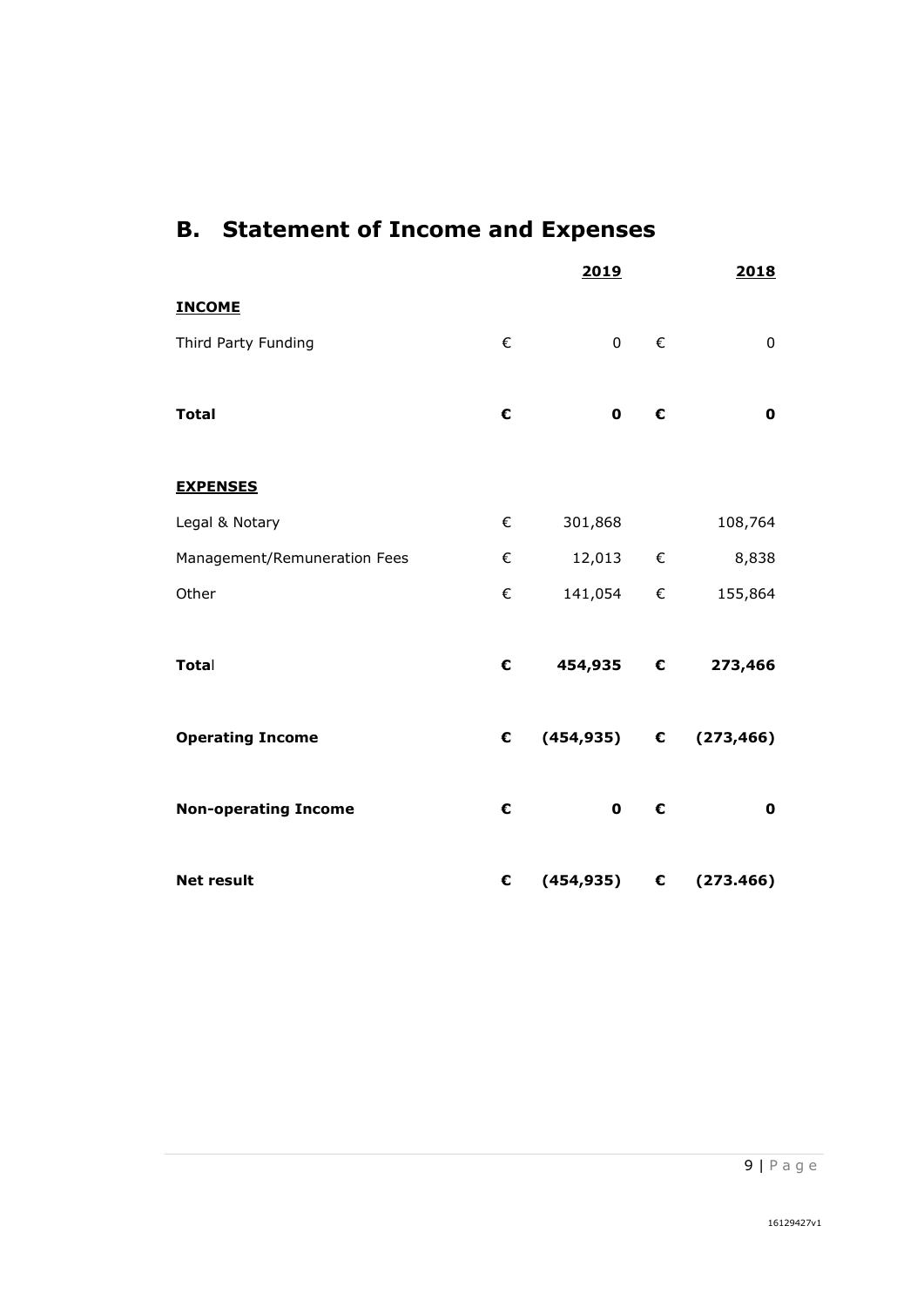# **Notes to the Annual Accounts 2019**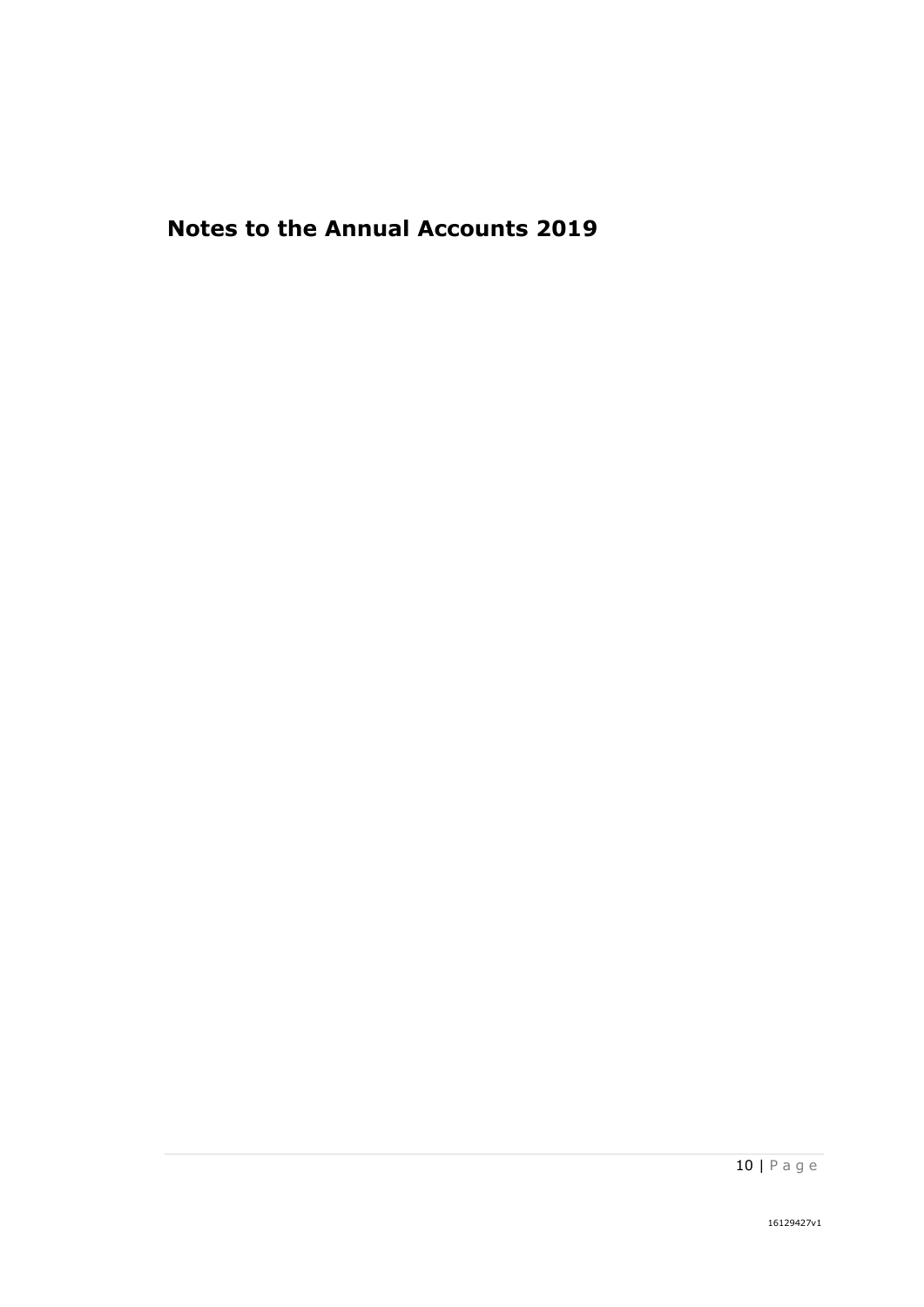# **A. Notes to the Balance Sheet**

#### **BALANCE SHEET VALUATION POLICIES**

#### **General**

Stichting Truck Claim is a Dutch non-profit foundation and represents the interests of European Trucking Companies that suffered damage as a result of the Truck Cartel.

Valuation of assets and liabilities and determination of the result take place under the historical cost convention.

Unless mentioned otherwise at the relevant principle for the specific balance sheet item, assets and liabilities are presented at face value.

#### **Receivables**

Upon initial recognition the receivables are recorded at the fair value and subsequently valued at the amortized cost. The fair value and amortized cost equal the face value. Provisions deemed necessary for doubtful accounts are deducted. These provisions are determined by individual assessment of the receivables.

#### **Cash and cash equivalents**

Cash and cash equivalents are valued at nominal value and, insofar as not stated otherwise, are at the free disposal of the company.

#### **Current liabilities**

Current liabilities concern debts with a term of less than one year. Upon initial recognition the current liabilities are recorded at the fair value and subsequently valued at the amortized cost.

#### **Equity**

The equity is the actual funding up to 31 December 2019 minus the expenses made up to and including 31 December 2019. Additional funding is guaranteed by the additional funding acquired in April 2019.